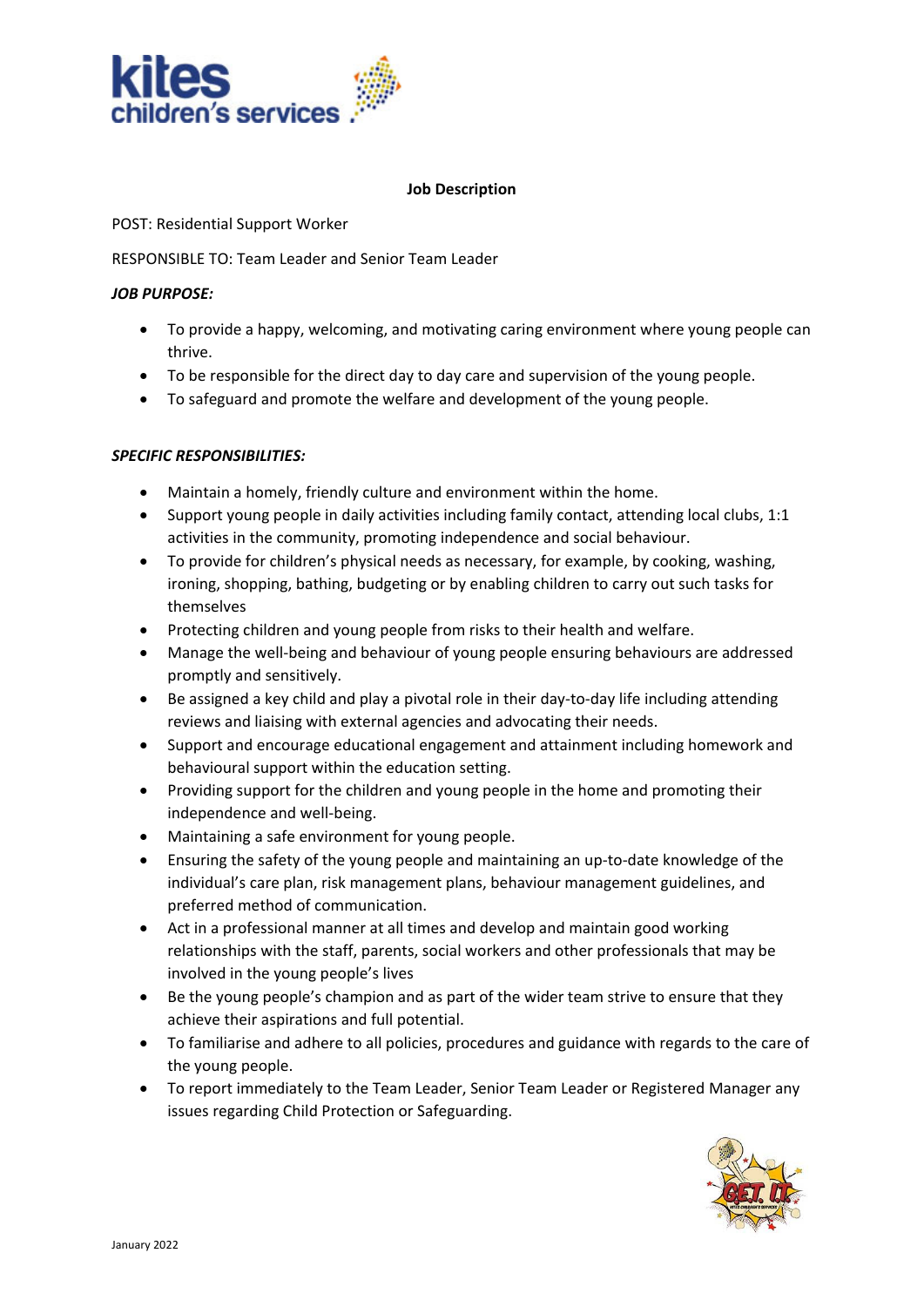

- To always maintain confidentiality.
- To maintain clear and consistent boundaries
- To undertake any other duties that may be reasonably requested.
- To participate in regular supervision and training as designated, and to attend the in-house workshops.

#### *Safeguarding children and young people*

Kites Children's Service is committed to safeguarding and promoting the welfare of children and young people. We expect all staff to share this commitment and to undergo appropriate checks, including an enhanced DBS check.

*The above is not an exhaustive list of duties and you will be expected to perform different tasks as necessitated by your changing role within the organisation and the overall objectives of Kites Children's Services.*

**Signed: Dated:**

**(Residential Support Worker)** 

**Signed: Dated:**

**( HR Advisor)**